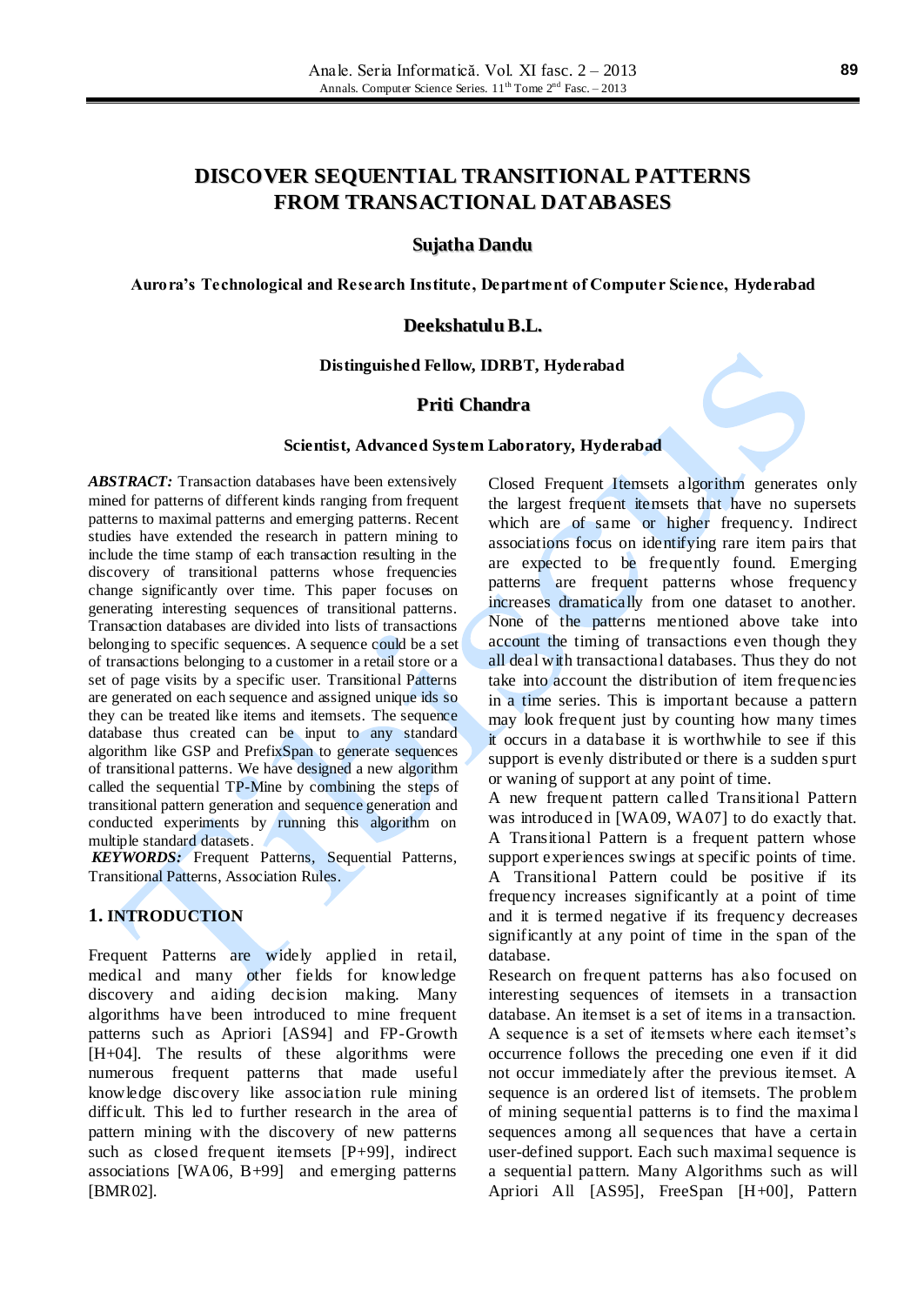Growth [P+04] and GSP [AS96] have been written to discover sequential patterns.

When transitional patterns are discovered for specific sequences of data such as retail transactions belonging to each shopper at the store or page clicks belonging to each user of a web portal sequences of transitional patterns can be built. The aim of this paper is to identify such sequences for both positive and negative transitional patterns and analyze their potential for useful knowledge discovery.

# **2. TERMS AND DEFINITIONS**

## **2.1 Definition of Sequential Positive Transitional Pattern (SPTP)**

A sequential positive transitional pattern is a set of transitional patterns arranged in ascending order of their significant frequency ascending milestones (SFAM) [WA09] whose SFAMs occur within a predefined window or time interval.

## **2.2 Definition of Sequential Negative Transitional Pattern (SNTP)**

A sequential negative transitional pattern is a set of transitional patterns arranged in ascending order of their significant frequency descending milestones (SFDM) [WA09] whose SFDMs occur within a predefined window or time interval.

# **3. SEQUENTIAL TRANSITIONAL PATTERNS**

### **3.1 Sample Transaction Database**

Consider an example transaction database TDB shown in Table 1. It has 16 transactions belonging to a particular customer over a 14 month period. There are 8 unique items numbered P1 through P8 that have been purchased by the customer during this period. This database has been adopted from [WA09] where it was used to demonstrate transitional patterns.

# **3.2 Generation of transitional patterns from TDB**

Transitional patterns generated from this database based on the algorithm in [WA06] are listed in Table 2 and Table 3. Each of the transitional patterns is assigned a unique ID to allow these patterns to be treated like frequent itemsets and a sequence refers to the IDs of all transitional patterns that achieve their significant frequency ascending(or descending) milestone within a predefined interval like an hour, a day or a week. The sequence database consists of such sequences of positive or negative transitional patterns.

For instance  $\langle P_1 \rangle$  and  $\langle P_1 \rangle$  *p* in Table 4 are a sequence of transitional patterns that achieve their significant frequency ascending milestones in August 2006.

**Table 1. An example transaction database TDB**

| <b>TID</b> | <b>List of Items</b>           | <b>Time Stamp</b> |
|------------|--------------------------------|-------------------|
| 001        | $P_1, P_2, P_3, P_5$           | Nov.2005          |
| 002        | $P_1$ , $P_2$                  | Dec.2005          |
| 003        | $P_1, P_2, P_3, P_8$           | Jan.2006          |
| 004        | $P_1$ , $P_2$ , $P_5$          | Feb.2006          |
| 005        | $P_1$ , $P_2$ , $P_4$          | Mar.2006          |
| 006        | $P_1, P_2, P_4, P_5, P_6$      | Apr.2006          |
| 007        | $P_1, P_2, P_3, P_4, P_6$      | May.2006          |
| 008        | $P_1$ , $P_4$ , $P_6$          | Jun.2006          |
| 009        | $P_4, P_5, P_6$                | Jul.2006          |
| 010        | $P_1, P_2, P_3, P_4, P_5, P_6$ | Aug.2006          |
| 011        | $P_1, P_3, P_4, P_6$           | Sep.2006          |
| 012        | $P_1$ , $P_3$ , $P_5$          | Oct.2006          |
| 013        | $P_1, P_2, P_3, P_6, P_7$      | Nov.2006          |
| 014        | $P_1, P_3, P_4, P_5$           | Dec.2006          |
| 015        | $P_1$ , $P_3$ , $P_4$          | Jan.2007          |
| 016        | $P_1, P_2, P_3, P_5$           | Feb.2007          |

**Table 2. List of positive transitional patterns for TDB**

| <b>Unique</b><br>ID | <b>Positive Transitional</b><br>Patterns | <b>Milestone</b> |
|---------------------|------------------------------------------|------------------|
|                     | $<$ pl $>$                               | 62.5%            |
| $\mathbf{y}$        | $<$ p1p3>                                | 62.5%            |
|                     |                                          | 37.5%            |

| Table 3. List of negative transitional patterns for TDB |  |  |  |  |  |
|---------------------------------------------------------|--|--|--|--|--|
|---------------------------------------------------------|--|--|--|--|--|

| Unique<br>ID | <b>Negative Transitional</b><br><b>Patterns</b> | <b>Milestone</b> |
|--------------|-------------------------------------------------|------------------|
| 70 T         | <pl></pl>                                       | 50%              |
| 002          | $<$ plp2>                                       | 43.75%           |
| 88 Y 3       | $<$ p4p6>                                       | 62.5%            |

#### **3.3 Transitional patterns from multiple sequences**

The pattern  $\langle P1P3 \rangle$  may occur in many sequences of PTP but it is always referred with the same Unique ID of 2 in all of these sequences. Table 4 shows a list of positive transitional patterns generated for transactions belonging to multiple customers. The customer ID is the TDB from Table 1. This table has been built as follows. In the first step transitional patterns from all sequences in 2 and 3 are sorted in ascending order of their sequences and descending order of milestones within each sequence. In the next step the sorted records are sequentially read and those transitional patterns whose milestones occur within a user defined interval are grouped together as an itemset as defined in [AS95].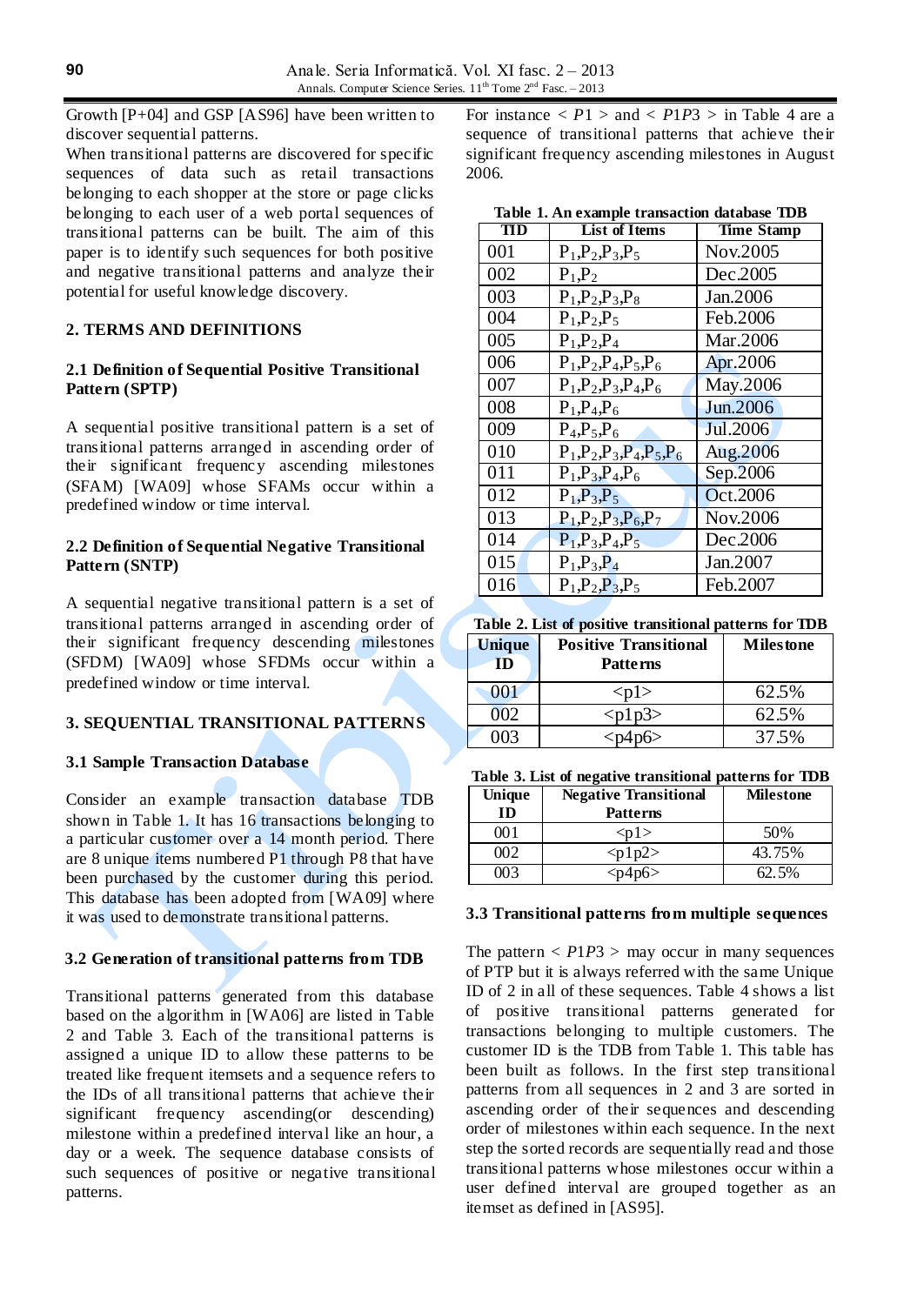*< P*1 *> and < P*1*P*3 *>* in IDs 1 and 3 of 4 form of a sequence of positive transitional patterns since their transitions happen during the same milestone of 62.5%. Such sets are found for each sequence to build Table 4.

| <b>Sequence</b><br>ID | <b>PTP</b>            | <b>TP</b><br>ID | <b>Milestone</b> |
|-----------------------|-----------------------|-----------------|------------------|
| 001                   | < p1>                 |                 | 62.5%            |
|                       | $<$ p1p3>             | 2               | 62.5%            |
|                       | $\langle p4p6\rangle$ | 3               | 37.5%            |
| 002                   | $\sqrt{p1p3}$         | $\overline{c}$  | 62.5%            |
|                       | $<$ p4p6>             | 3               | 37.5             |
| 003                   | $\langle p1p4\rangle$ |                 | 71%              |
|                       | $\sqrt{p1p3}$         | 2               | 62.5%            |
|                       | < p1>                 |                 | 62.5%            |

**Table 4. PTP From multiple customers**

Transitional patterns in Table 4 for Sequence IDs 2 and 3 are for illustrating the creation of a sequence database and have not been generated from any real or sample transactional database.

**Table 5. Sequence database of positive transitional patterns**

| <b>Sequence ID</b> | <b>SPTP</b>               |
|--------------------|---------------------------|
| 001                | $\langle (3)(12) \rangle$ |
| നാ                 | $\langle (2)(3) \rangle$  |
| 003                | $\langle (4)(12) \rangle$ |

When a sequence generation algorithm like GSP is run on the sequence database in Table 5 we can finally generate a list of frequent sequences based on a user defined support level. For instance our example with a desired support level of 25% leads to discovery of sequential positive transitional patterns  $(SPTP) < P1 > and < P1P3 >.$ 

The same procedure of generating Tables 4 and 5 can be repeated for negative transitional patterns to generate sequential negative transitional patterns (SNTP).

### **3.4 Sequential TP-Mine Algorithm**

Algorithm 1 Sequential TP-Mine Algorithm

Require: A transaction database containing several sets of transactions over a specified period of time, each belonging to a sequence. The database should be sorted by sequence ids and by the timestamp of transactions within a sequence.

Ensure: A transaction database containing several sets of transactions over a specified period of time, each belonging to a sequence.

1. Sort all transactions on ascending order of sequence and ascending order of timestamp within each sequence.

- 2. HashPTP=0, HashNTP=0, SeqPTP=0, SeqNTP=0
- 3. while not at end of all sequences do
- 4. Generate Transitional Patterns for the sequence of transactions resulting in the set of pos-itive transitional patterns S(PTP) and negative transitional patterns N(PTP) using the TP-Mine Algorithm defined in [QA09]
- 5.for each TP in the S(PTP) do do
- 6. if TP not in HashPTP then
- 7. assign unique id to TP
- 8. add TP to HashPTP along with its unique id
- 9. end if
- 10. end for
- 11. Sort all TPs in S(PTP) in the descending order of their Milestones
- 12. for each TP in the S(PTP) do do
- 13. if (milestone(TP) sequence Milestone) *< window* then
- 14. add TP to sequence
- 15. else
- 16. write sequence to SeqPTP
- 17. initialize new sequence, store sequence Milestone
- 18. add TP to new sequence
- 19. end if
- 20. end for
- 21. for each TP in the S(NTP) do do
- 22. **if TP** not in HashNTP then
- 23. assign unique id to TP
- 24. add TP to HashNTP along with its unique id
- 25. end if
- 26. end for
- 27. Sort all TPs in S(NTP) in the descending order of their Milestones
- 28. for each TP in the S(NTP) do do
- 29. if (milestone(TP) sequence Milestone) *< window* then
- 30. add TP to sequence
- 31. else
- 32. write sequence to SeqNTP
- 33. initialize new sequence, store sequence Milestone
- 34. add TP to new sequence
- 35. end if
- 36. end for
- 37. end while
- 38. Generate Frequent Sequential Positive Transitional Patterns using SeqPTP as the input database to the Prefix Span Algorithm defined
- 39. Generate Frequent Sequential Negative Transitional Patterns using SeqNTP as the input database to the Prefix Span Algorithm defined

There are multiple phases in this algorithm. In the first phase the input transactions are sorted on their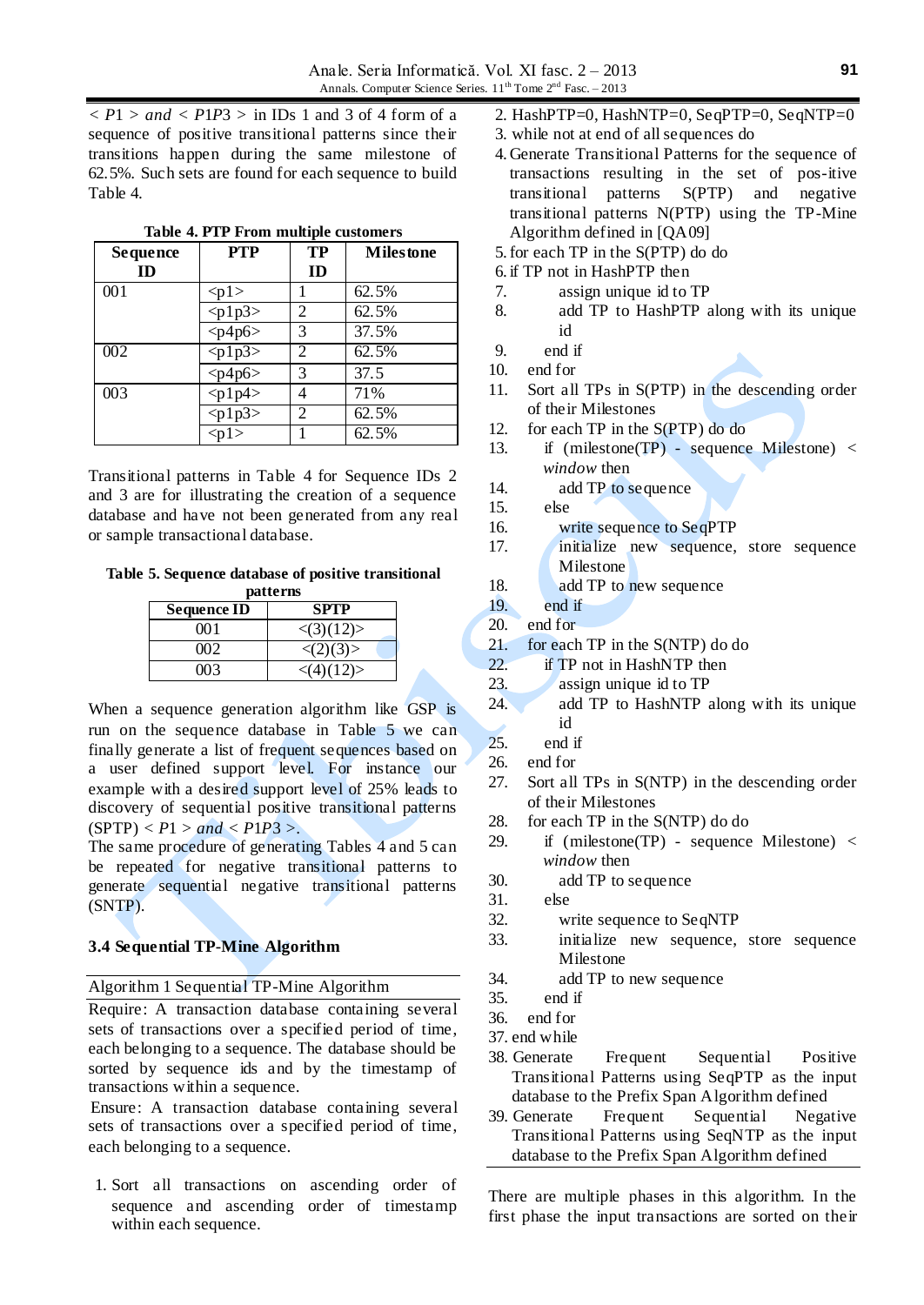sequences and within each sequence on the order of the timestamp of each transaction. These sets of transactions are all processed in a loop where transitional patterns area generated for each set of transactions which includes frequent pattern generation using Apriori Algorithm defined in [WA06], positive transitional patterns generation and computation of their significant frequency ascending milestones and negative transitional patterns generation and computation of their significant frequency descending milestones.

The second phase involves creation of a sequence database using the Positive transitional patterns from the previous phase. During this phase each positive TP is assigned a unique ID. Steps 5 through 17 of the algorithm define this phase. HashPTP is a hash table that contains a mapping between the positive transitional pattern and the unique ID assigned to it. All PTPs are sorted in the descending order of their milestones and sequentially read. PTPs whose milestones fall within a user defined window are grouped together as an itemset as defined in [AS95] and referred by their unique IDs. The final output set is SeqPTP that contains a sequence database of positive transitional patterns.

The third phase is the creation of a sequence database using the Negative transitional patterns from the previous phase. During this phase each negative TP is assigned a unique ID. Steps 18 through 30 of the algorithm define this phase. HashNTP is a hash table that contains a mapping between the negative transitional pattern and the unique ID assigned to it. All NTPs are sorted in the descending order of their milestones and sequentially read. NTPs whose milestones fall within a user defined window are grouped together as an itemset as defined in [AS95] and referred by their unique IDs. The final output set is SeqNTP that contains a sequence database of positive transitional patterns.

In the final phase the prefix span algorithm defined in [WA07] is used to generate Sequential Positive Transitional Patterns in Step 32 from the sequence database produced in steps 5 through 17. Similarly, in Step 33 the prefix span algorithm defined in [WA07] is used to generate Sequential Negative Transitional Patterns from the sequence database produced in steps 18 through 30.

# **3.5 Database scan and time complexity**

As per [WA09] the time complexity of the TP-Mine algorithm is  $O(|D| + nX/T)$  where  $|D|$  is the number of transactions in D, n is the number of frequent patterns in D and */T/* is the maximum number of milestones in all of the transitional patterns P(k) in D. As per [H+00] the time complexity of the Prefix Span algorithm is  $O(N)$  L) where N is the number items in D and L is the maximum length of all transactions in D in terms of the number of items in a transaction.

The Sequential TP-Mine algorithm combines both TP- Mine and Prefix Span algorithms by repeating the TP cycle for many sequences of transactions and performing a Prefix Span on the resulting database of transitional patterns. In addition it also has the step of creating a sequence database where Transitiona l Patterns from each sequence are sorted in the descending order of their milestones and sequentially read to group them into sequences. Since Mergesort is used for this step the complexity of this step is of the order *TotTPLog*(*TotTP* ) where TotTP is the tota l number of transitional patterns generated in all sequences. Therefore its time complexity can be defined as follows -  $O($ *Dmax* $/$  +  $nnmaxX/Imax$  $/$  +  $O(TotTPLog(TotTP)) + O((N)L)$  where Dmax is the maximum number of transactions in all sequences, nmax is the maximum number frequent patterns in all sequences and Tmax is the maximum number of milestones in all sequences and  $N$  is the number of transitional patterns discovered in all sequences and L is the maximum length of a transitional pattern in terms of the number of items in it.

# **4. EXPERIMENTAL SETUP**

To evaluate the efficiency of the Sequential TP-Mine Algorithm and prove the utility of sequential transitional patterns, two sets of experiments have been performed, each using a dataset from the real world. These are retail market basket and T10I4D100K dataset [\*\*\*b].

# **4.1 Data preparation**

Both datasets mentioned did not associate transactions with specific customers, so there was no customer ID in each transaction. To overcome this constraint, the methodology outlined in [AS95] was followed where customer sequences were assumed to have a distribution, and transactions were assigned to a fixed number of customers such that some customers may get many transactions. Some may get very few while the rest would follow the distribution. To test the consistency of our model a user-defined mean number of transactions per customer was used as an input parameter to a distribution method to assign transactions to customers.

### **4.2 Retail market basket data**

The Retail dataset was obtained from the Frequent Itemset Mining Dataset Repository [\*\*\*b]. Retail Market Basket Data contains 88162 transactions with 16470 unique items in these transactions. These transactions are divided between a fixed number of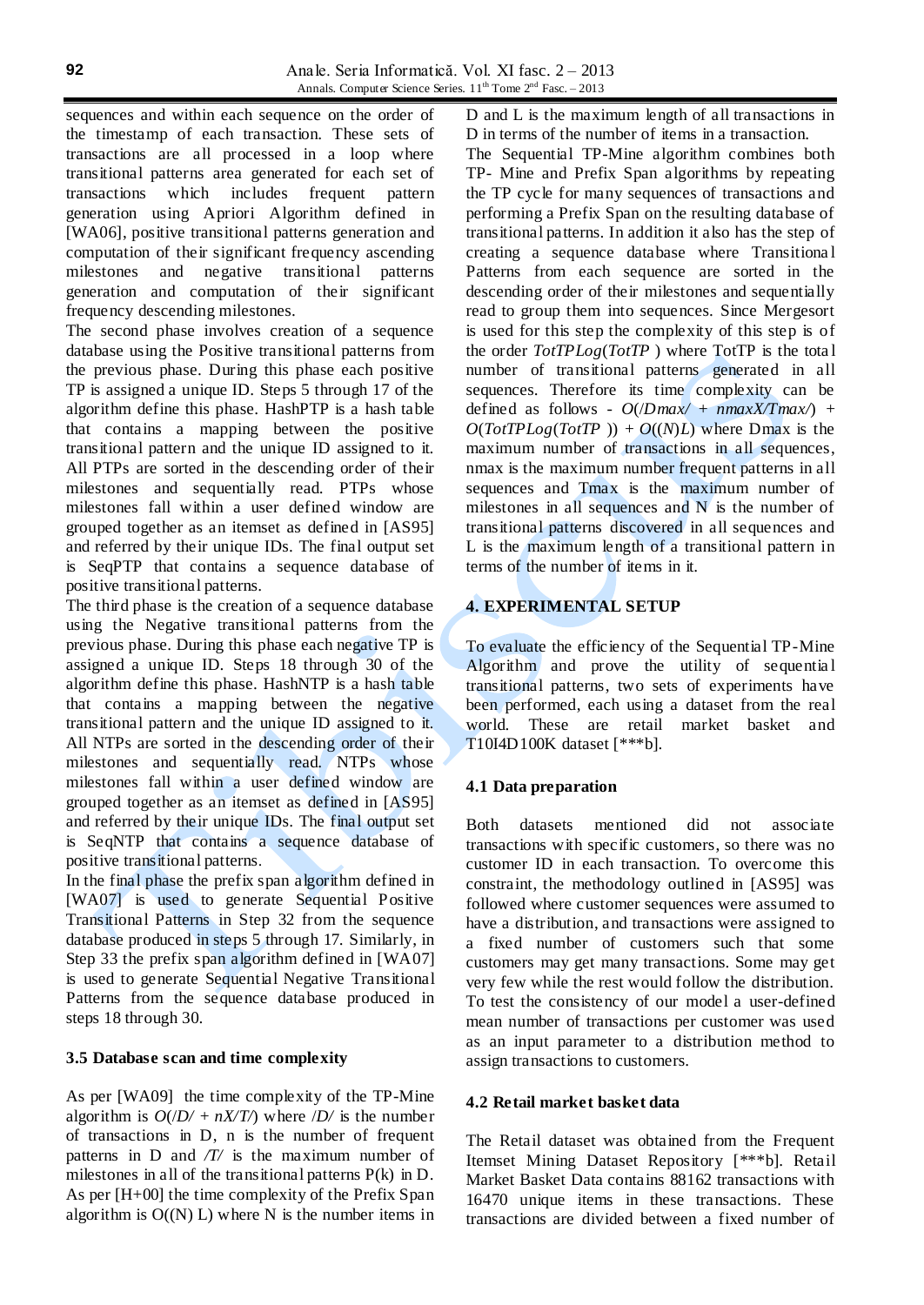customers using a Poisson distribution. For example in one run there were about 3000 customers who were assigned these transactions at an average of 30 transactions. Outliers were introduced in the data with about 5% of customers being assigned 10 times the average number of transactions and another 5% were assigned one tenth the average number of transactions.

The parameters used to run the experiments were pattern support threshold, number of customers assigned to the transactions and the average number of transactions assigned to each customer. Pattern support threshold is kept at 05%, 10% and 15% to generate 3 series of runs that discover sequentia l transitional patterns. Each of these 3 series has 4 different runs generated by random distributions 2000 customers assigned an average of 45 transactions, 3000 customer assigned an average of 30 transactions, 4000 customers assigned an average of 25 transactions and 5000 customers assigned an average of 20 transactions.

The sequence support threshold was held constant at 20% for all experiments. The result in terms of sequences of transitional patterns was consistent generated by all experiments. Table 6 shows the positive transitional patterns for a few customer Ids along with their significant milestones from the run with 2000 customers for a support threshold of 5%. This is the result of the first phase of the algorithm. Similar transitional patterns were obtained for other runs even though the milestones were different because of the different distribution parameters used. Table 6 shows the sequence database for positive transitional patterns generated by this run.

**Table 6. PTP by Sequence for Retail Market Basket Data**

|                    | vaca                                       |
|--------------------|--------------------------------------------|
| <b>Sequence ID</b> | <b>TP Item ids in Sequence</b>             |
| 001                | $\leq$ (1 3 30 10)(80)(6 16)>              |
| 002                | $\leq$ (1 296)(17 10)(18 3)(6 9            |
|                    | 13(16)                                     |
| 004                | $\langle (3\ 10)(540\ 80\ 15)(16) \rangle$ |
| 006                | $\leq$ (3 10)(540 80 15)(16)>              |
| 008                | $\leq$ (3 10)(540 80 15)(16)>              |
| 113                | $\langle (10)(3\ 1)(30\ 15)(16) \rangle$   |
| 1829               | $<$ (10)(46 12                             |
|                    | 13(136)(3)(1)(190)                         |
| 1879               | $\langle (5017)(1)(16)(10) \rangle$        |
| 1997               | $\langle (1\ 2\ 3)(5)(4) \rangle$          |

Table 7 shows the mapping of each positive transitional pattern to a unique ID assigned to it by the algorithm. This ID is referenced in 6 when building the positive sequence database. Item ID 1 mapped to PTP *<* 48 *>* is found in sequences 1,113,1829,1997 while Item ID 16 mapped to *<* 41 *>* is found in sequences 4,6,8,113,1829 and Item ID 18 mapped to  $<$  39 41  $>$  is found in sequence 2.

| Table 7. Item ids for positive transitional patterns |  |  |  |  |  |  |  |
|------------------------------------------------------|--|--|--|--|--|--|--|
|------------------------------------------------------|--|--|--|--|--|--|--|

| <b>Item ID</b> | PTP            |
|----------------|----------------|
| 001            | $<$ 48>        |
| 002            | $<$ 38.48 $>$  |
| 003            | $<$ 39 48>     |
| 004            | <3965>         |
| 011            | $<$ 39 225>    |
| 016            | $<$ 41>        |
| 018            | $<$ 3941>      |
| 031            | $<$ 39 2238 >  |
| 103            | $<$ 48 1872 >  |
| 211            | $<$ 41 101 $>$ |
| 806            | $<$ 910 956>   |

From Table 8 it can be observed that IDs 1, 16 and 18 form a Level 2 Sequence that is frequent because they achieve their SFAM during the same milestone within an error of user-defined window of 3 days. Hence they are a Sequential Transitional Pattern (SPTP).

**Table 8. Sequential positive transitional patterns - SPTP for retail market basket dataset**

| <b>Level</b> | <b>SPTP</b>     |
|--------------|-----------------|
| 001          | <13>            |
|              | $<6$ 9>         |
|              | $<6$ 16 18>     |
|              |                 |
| 002          | $<<1>\times 16$ |
|              | 18 >            |
|              | $<$ 30> $<$ 16> |

#### **4.3 D10I4100K Dataset**

The D10I4100K dataset was obtained from the IBM data generator of the Almaden research group. It contains 100000 transactions with 870 unique items in these trans-actions. These transactions are divided using a Poisson distribution similar to that of retail dataset. The parameters used to run experiments were also similar to that of retail dataset.

The parameters used to run the experiments were pattern support threshold, number of customers assigned to the transactions and the average number of transactions assigned to each customer. Pattern support threshold is kept at 05%, 10% and 15% to generate 3 series of runs that discover sequentia l transitional patterns. Each of these 3 series has 4 different runs generated by different Poisson distributions 1000 customers assigned an average of 100 transactions each, 1500 customer assigned an average of 67 transactions each, 2000 customers assigned an average of 50 transactions each and 2500 customers assigned an average of 40 transactions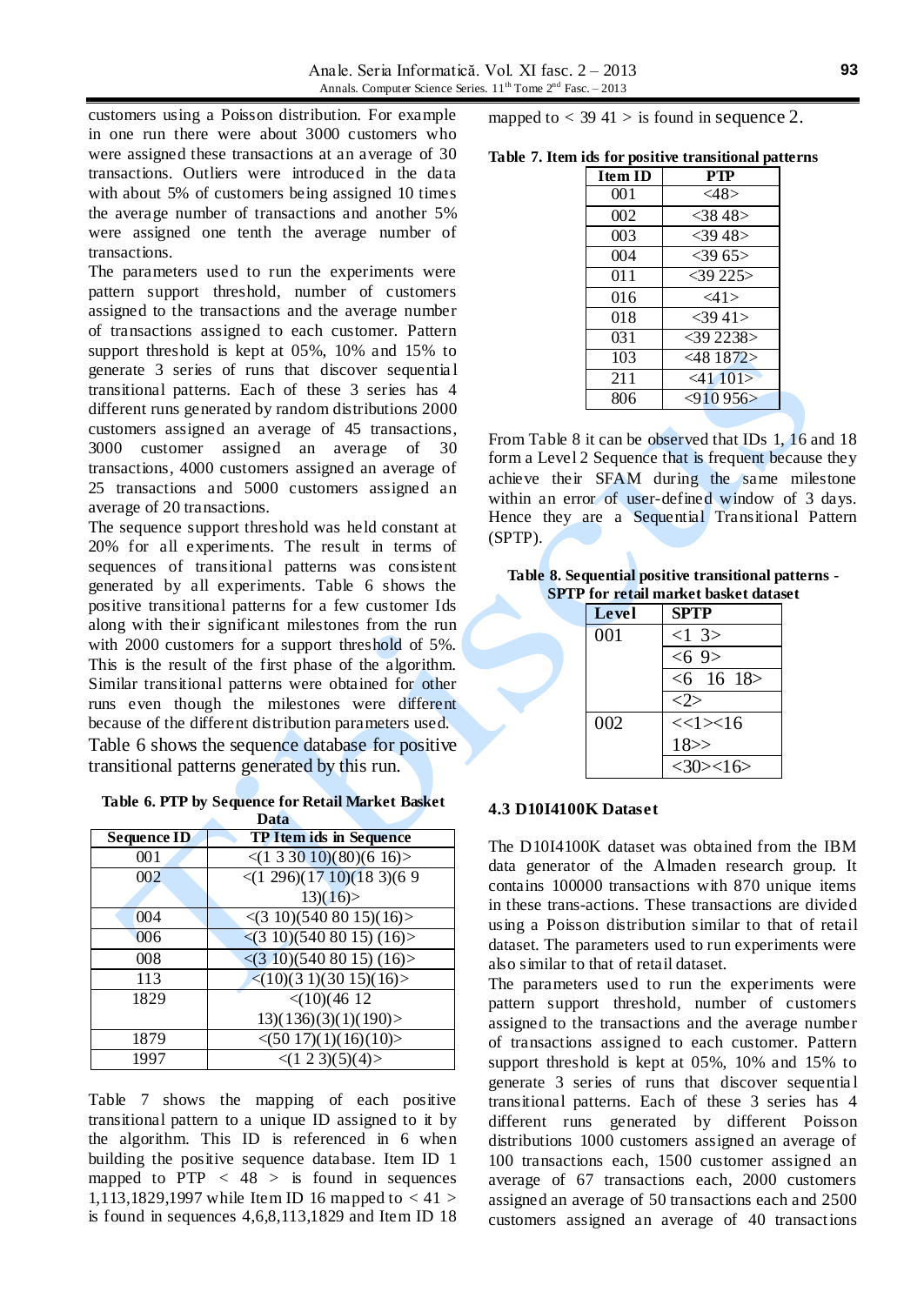each.

The sequence support threshold was held constant at 20% for all experiments. The result in terms of sequences of transitional patterns was consistent generated by all experiments. Table 9 shows the negative transitional patterns for a few customer Ids along with their significant milestones from the run with 1000 customers for a support threshold of 5%. This is the result of the first phase of the algorithm. Similar transitional patterns were obtained for other runs even though the milestones were different because of the different distribution parameters.

Table 9 shows the sequence database of Negative transitional patterns for a few sequences along with their significant milestones. The sequences 605 and 641 have 2 Transitional Patterns with IDs 28 and 34 in them. The actual patterns for these IDs can be found in the Table 10 below.

**Table 9. NTP by Sequence for D10I4100K Dataset**

| Sequence ID | <b>TP Item ids in Sequence</b>                        |
|-------------|-------------------------------------------------------|
| 583         | $\langle (100 \t25)(171)(152 \t28 \t10)(4$            |
|             | 607(119)                                              |
| 605         |                                                       |
|             | $\langle (23)(27\ 4\ 34\ 10)(25)$<br>20)(113)(85 88)> |
| 641         | $\langle (4)(53 \ 106)(81)(25)(62 \ 34)$              |
|             | 155(11)                                               |

**Table 10. Item IDs for negative transitional patterns in D10I4100K dataset**

| <b>Item ID</b> | NTP                     |
|----------------|-------------------------|
| 005            | $\langle (368) \rangle$ |
| 028            | < (829)                 |
| 029            | < (39)                  |
| 034            | $<$ (529)>              |

Table 10 shows the mapping of each negative transitional pattern to a unique ID assigned to it by the algorithm. This id is referenced in Table 9 when building the negative TP sequence database. Item ID 28 belongs to the negative transitional pattern (NTP) (829) and Item ID 34 belongs to the NTP (529).

**Table 11. Sequential negative transitional patterns -**

| <b>SNTP for D10I4100K dataset</b> |                           |
|-----------------------------------|---------------------------|
| Level                             | <b>SNTP</b>               |
| 002                               | $\langle (5)(34) \rangle$ |
|                                   | $\langle (5)(28) \rangle$ |
|                                   | $\langle (28)(5) \rangle$ |
|                                   | $\langle 28 \rangle (34)$ |
|                                   | $\langle 34 \rangle (5)$  |

The table 11 shows that  $\langle$  (28) (34)  $>$  is an interesting sequence which means NTPs *<* (829) (529) *>* is an interesting negative sequentia l transitional pattern where frequent patterns (829) and (529) observe a dip in their support levels at the same milestone within a user-defined error window which in our case is 3 days. Similar inferences can be drawn about the other Level 2 sequential negative transitional patterns in this table.

# **4.4 Evaluation of scalability**

The results of different runs on each of the datasets have been plotted in terms of the running time and graphs generated. These graphs indicate linear scalability for the sequential TP-Mine algorithm for increasing number of sequences (indicated by number of customers) and decreasing support threshold. On the X-axis of these graphs is the average number of customers and the Y-axis shows the runtime of the algorithm in milliseconds. There are 3 lines plotted one each for a frequency support of 5%, 10% and 15% respectively

In the runs for both datasets it was observed that Frequency Support threshold had an inverse relationship with response time. This is because there is an increase in the number of frequent patterns to be found and tested for transitions. Both FP growth and Apriori were used to generate frequent patterns and FP growth was found to be faster so the final results shown are from FP growth.

The graph for 5% support has been separated from the other 2 lines (10% and 15%) because there is a significant increase in the runtime between the 2 sets and this needed to be highlighted.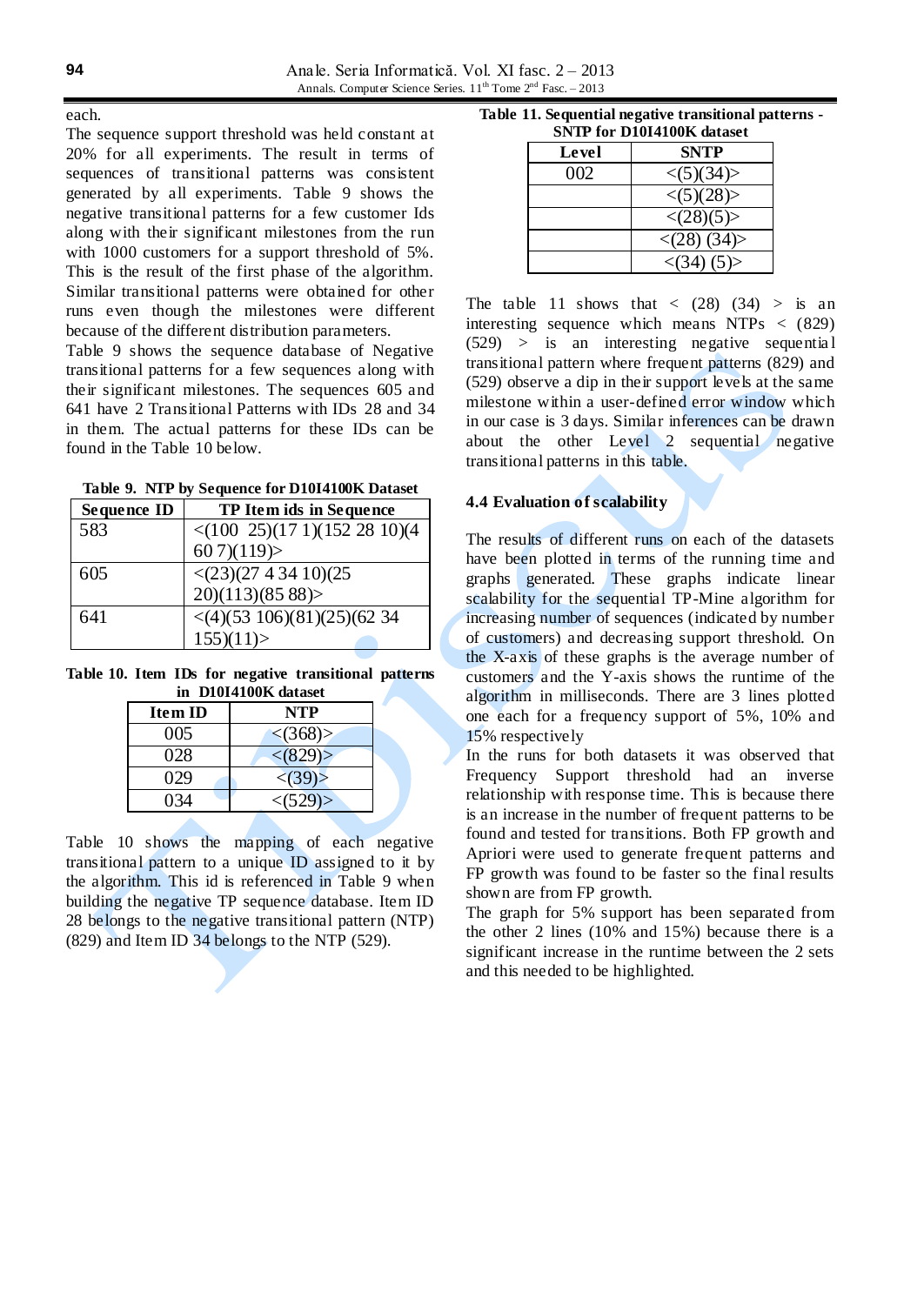





# Fig. 2. Figure 2

# **CONCLUSIONS**

One of the goals outlined in [WA09] was about research in the area of sequential transitional patterns. In this paper we undertook the research and defined two kinds of sequential-transitional patterns. SPTP or Sequential Positive transitional patterns are an ordered set of positive transitional patterns that follow their predecessor's SFAM or significant frequency ascending milestone. SNTP or Sequentia l Negative transitional patterns are an ordered set of negative transitional patterns that follow their predecessor's SFDM or significant frequency descending milestone. To discover these patterns we presented the Sequential TP-Mine algorithm. Our Algorithm generates transitional patterns for each sequence of transactions defined in the database in the first phase. In the next phase it divides the transitional patterns into positive and negative sets. On each of these sets unique Ids are assigned to each transitional pattern and a sequence database is built using these Ids. Finally SPTPs and NPTPs are

generated from the positive and negative sequence databases using the PrefixSpan Algorithm. Our experimental results show the algorithm is reasonably scalable. In our experimental study we used two retail datasets to demonstrate the utility of the algorithm in the real world of retailing.

### **ACKNOWLEDGEMENTS**

Some of the classes referred in the code written to conduct experiments published in this paper have been drawn from open source libraries. The authors would like to acknowledge the creators of such libraries for their invaluable contribution. All statistical classes to generate distributions used to assign transactions to customers have been taken from the Colt Project 1.Frequent Pattern generating Apriori and FP-growth algorithms and sequence generating PrefixSpan algorithms have been used from a library of open source data mining algorithms maintained by Philipe Fournier Vigner [\*\*\*a]